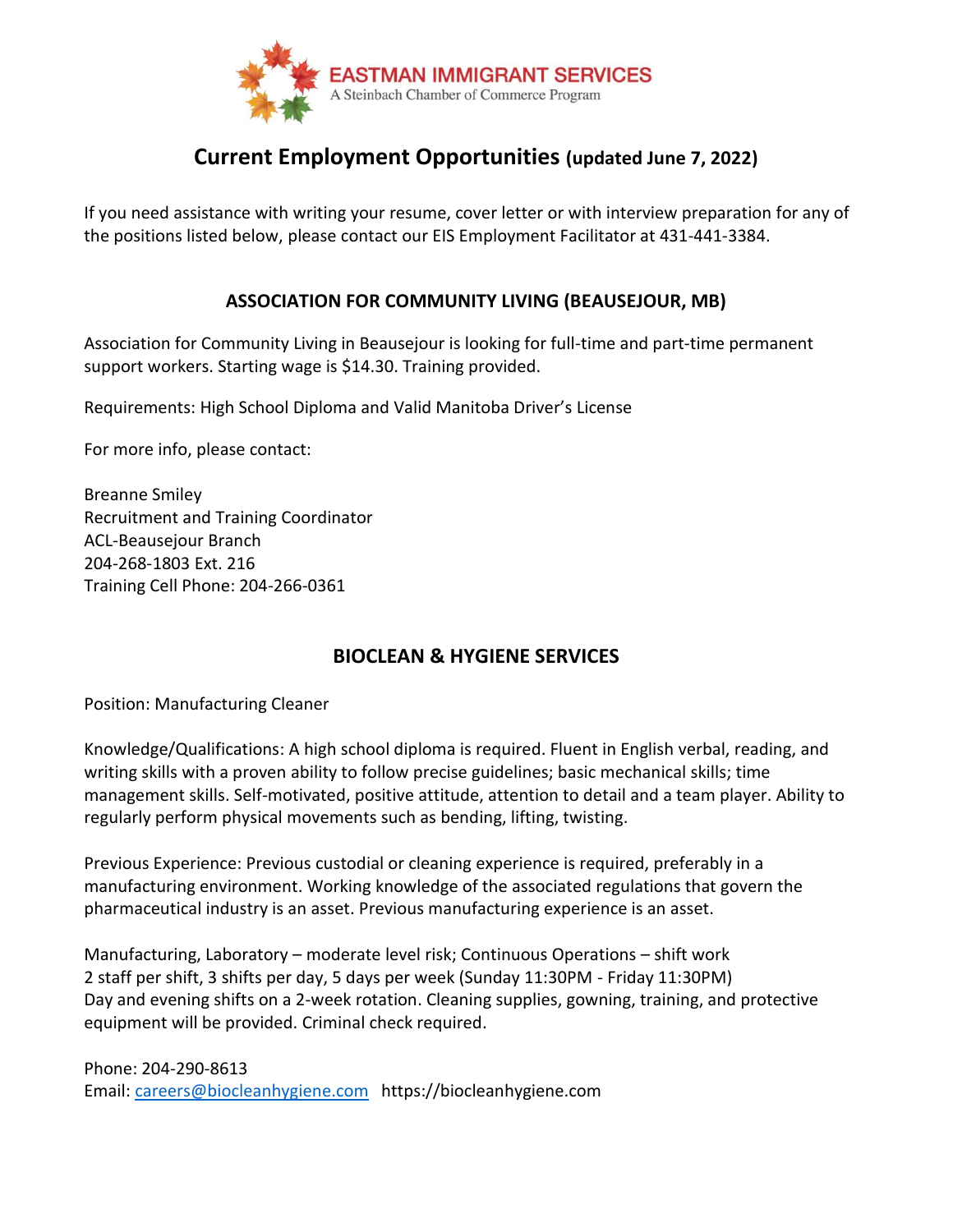# **CREATOR'S CONCRETE SOLUTIONS LTD.**

Hiring seasonal workers (2 positions available) Starting wage: \$16.00 per hour (depending on experience) Extended hours and overtime

For more info, please contact Harry Wiebe at 204-381-1206

# **DENVER WINDOWS**

Looking for workers (window cleaning)

For more info, please contact Denver at 204-320-1935.

#### **ENDLESS EVENTS GROUP**

General Laborer and Tent Installer

Starting wage range is \$15-19 per hour with ability to move up.

The individual will be responsible for the following:

- Loading tent rentals and other rental related equipment from the shop to
- Delivering rentals to and from the event locations
- Assembling a variety of tents and equipment as outlined during training
- Cleaning and inspecting equipment/tools upon return of rentals
- Communicating with a team

Assets for this position:

- Experience and a valid license to drive a truck and trailer
- CPR/First Aid Training
- Forklift Training

Email us at [Jobs@endlesseventsgroup.com](mailto:Jobs@endlesseventsgroup.com)

# **GRAIN & POULTRY FARM (near Niverville and Grunthal, MB)**

Looking for 2 farm workers:

- Heavy duty equipment repair
- Poultry management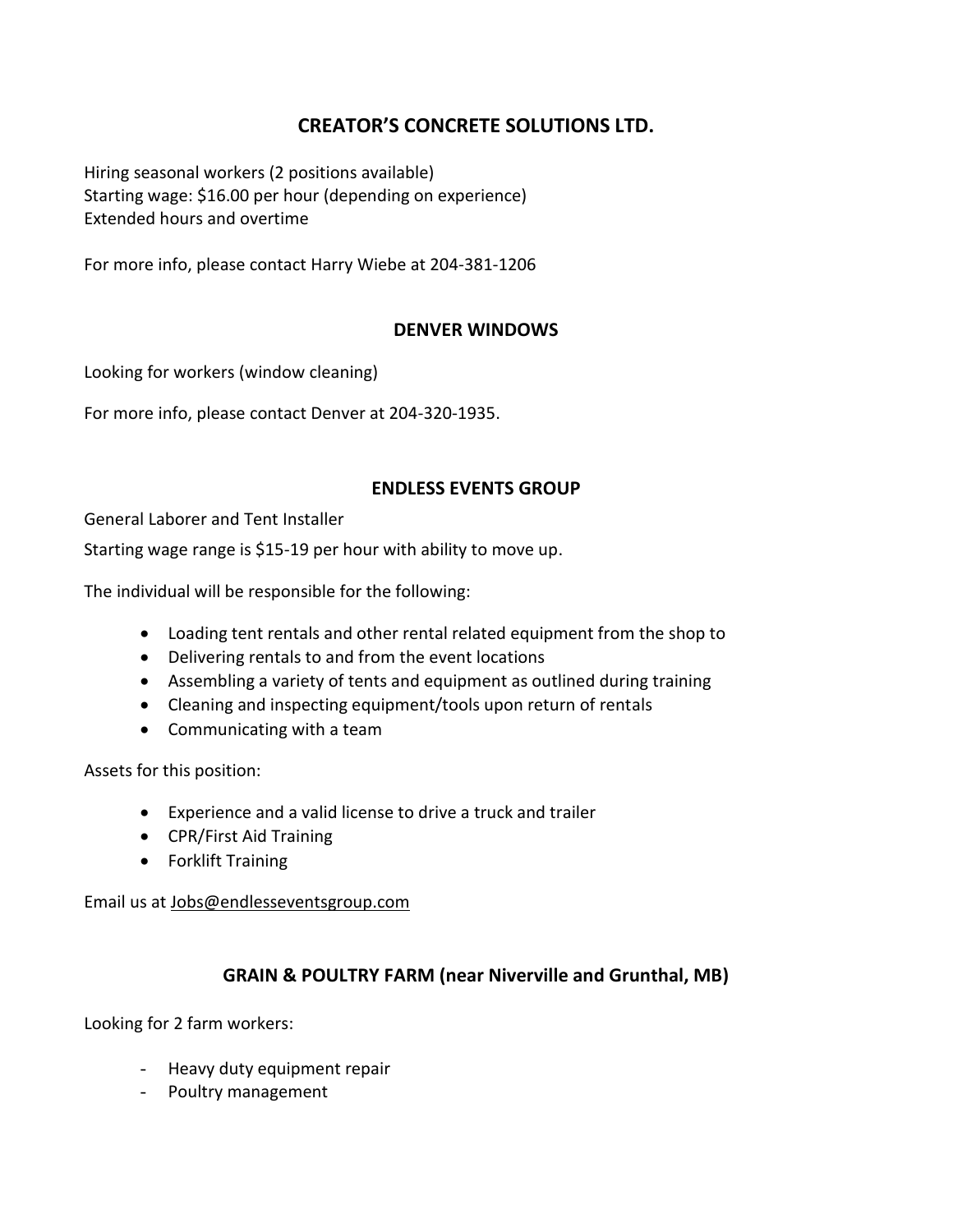- Yard maintenance

For more info, please contact Chelsey Neufeld at [chelseyneufeld@gmail.com](mailto:chelseyneufeld@gmail.com)

#### **HYLIFE**

Are you looking to grow your professional career in a rural community or interested in a new job opportunity? Do you want to work for an innovative company that will invest in your potential? As Canada's leading pork producer, HyLife creates limitless opportunities for passionate professionals in a global business setting. HyLife understands that empowering our employees through engagement and career development is crucial to our success. We have the honor of being a Platinum Member of Canada's Best Managed Companies and offer constant opportunities for personal and professional growth.

Our growing company is searching for top talent to join our team in various roles in various places throughout Manitoba. Visit [www.hylife.com/careers](http://www.hylife.com/careers) for current employment opportunities with us.

# **INITIATIVES FOR JUST COMMUNITIES (EL'DAD RANCH, MITCHELL, MB)**

Positions available (full-time and part-time):

- Program Coordinator
- Support Workers
- Case Manager

For more information, contact: Cristiane De Lima E-mail: [cdelima@initiativesjc.org](mailto:cdelima@initiativesjc.org) Phone: 204-326-1050 (ext. 1020) [www.initiativesjc.org](http://www.initiativesjc.org/)

# **J. NICKEL CONSTRUCTION**

Looking for skilled workers in construction.

For more info, please call John Nickel at 204-981-9886 or email [teamgenetics@gmail.com.](mailto:teamgenetics@gmail.com)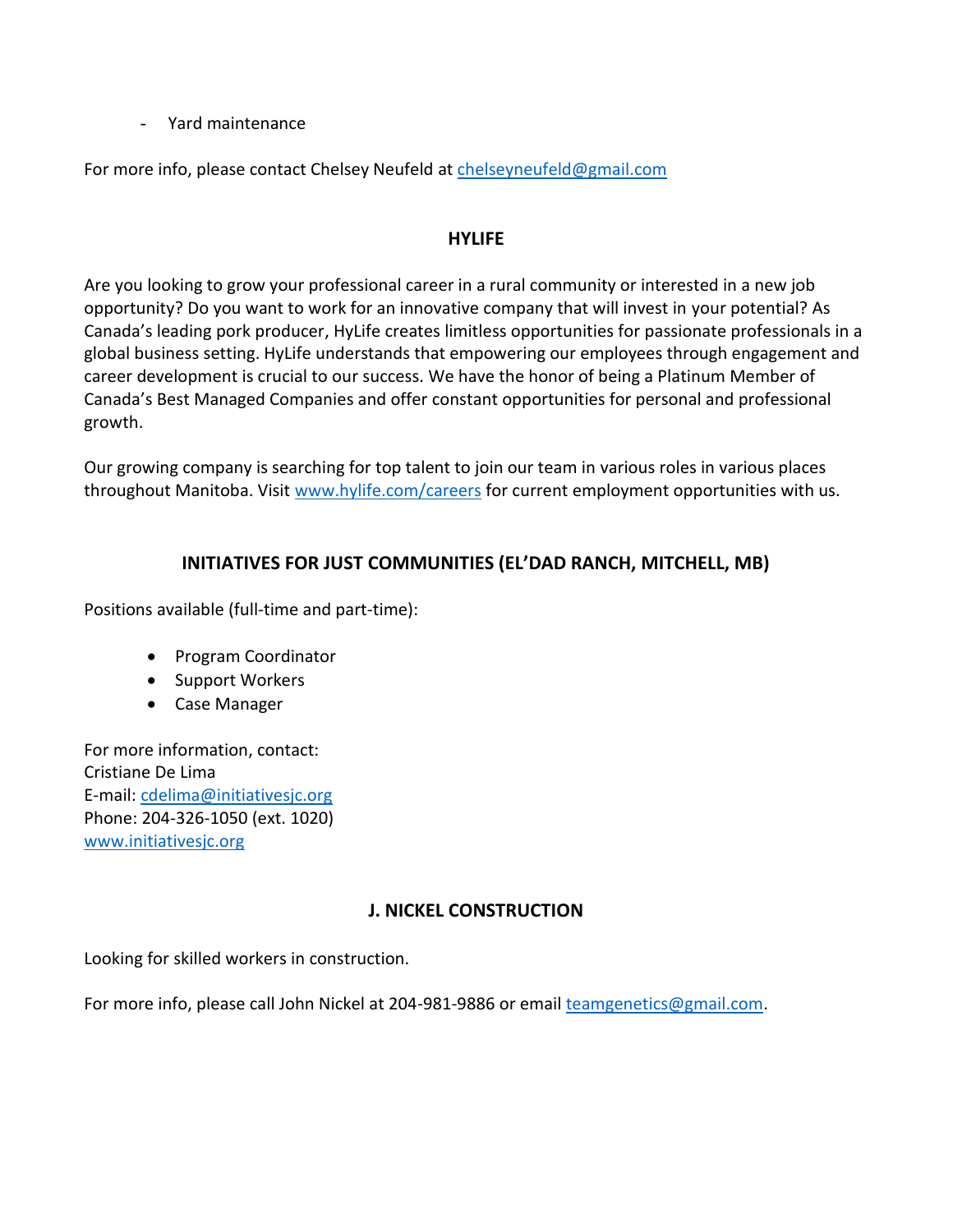### **JAKE and M TRANSPORT**

Primary Region: Steinbach, MB

Jake & M Transport is looking for experienced and professional drivers to join our team. We are looking for full-time company drivers and owner operators to haul livestock interprovincially (between Manitoba and Saskatchewan), as well as cross border drivers hauling dry van and reefer. Experience of 2 or more years preferred. Drivers abstract and criminal record check are required.

Please send resumes to [jakeandmtransport@gmail.com.](mailto:jakeandmtransport@gmail.com)

# **JEK BRICK & TILE (STEINBACH, MB)**

Looking for Labourer for masonry contractor. Contact: John Klassen, 204-346-2423 or at [jekbrick@gmail.com](mailto:jekbrick@gmail.com)

# **JOWETT FARMS CORPORATION (BLUMENORT, MB)**

Looking for Production Workers. Monday-Friday 6:00-2:30 pm.

Qualifications:

- Must be able to use processing machinery
- Experience with knives in a commercial environment preferred
- Effective interpersonal communication skills
- Must have ability to lift up to 50 lbs

Working environment:

- Task may involve standing, lifting, crouching etc. for extended period of time
- Work in a cool, wet and/or hot environment
- Repetitive tasks

Please send resume to [hr@jowettfarms.ca](mailto:hr@jowettfarms.ca)

# **LA BROQUERIE HOTEL (LA BROQUERIE, MB)**

Looking for a full-time evening cook.

For more info, please contact Nancy at 204-795-9926.

#### **LOEWEN (STEINBACH, MB)**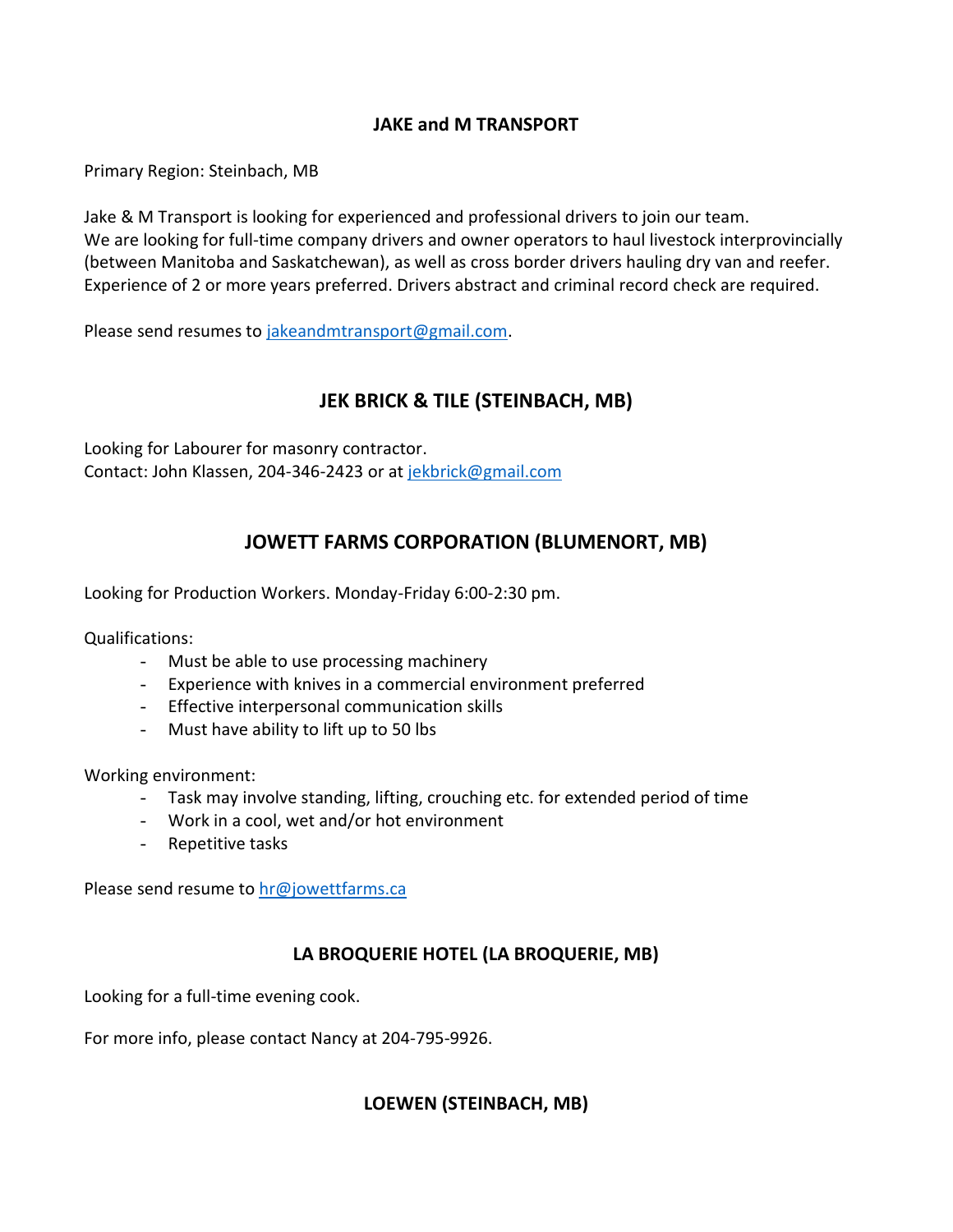Loewen is hiring Manufacturing Production Workers. Evening Shift/Day shift

Starting wage is based on experience and ranges from \$16.50/hour.

- Competitive compensation package with wage increase opportunities at 6, 12, 18, and 24 months
- Health and dental benefits
- On-the-Job training
- Stay physically active while you work

Skills you bring to Loewen;

- Ability to regularly lift up to 50 lbs.
- Strong focus on safety, quality, and attention to detail
- Self-motivated with a curious mind with a passion for innovation
- Excellent communication and customer service skills
- Strong mathematical skills and the ability to read, write, and speak English
- Experience in manufacturing, woodworking, and carpentry
- Desire to join a team that is friendly, hard-working, and offers unlimited potential

For more info, please visit [www.loewen.com](http://www.loewen.com/) or contact Craig Goldstein at [craiggoldstein@loewen.com.](mailto:craiggoldstein@loewen.com)

# **NORDAL'S NAPA AUTOPRO MECHANICAL & NORDAL'S AUTOBODY (ARBORG, MB)**

Respond in person or by email to nordals@mymts.net Phone: 204-376-2416 Salary Negotiable. Benefit Plan Available. Hours: Monday – Friday, 8am – 5pm

#### **Automotive Mechanic:**

- Minimum 4 years experience in the trade
- Should have own tools
- Valid driver's licence required
- Familiar with shop equipment & technology
- A/C and safety certified an asset
- Good work ethic

#### **Autobody Technician:**

- Minimum 4 years experience in the trade
- Should have own tools
- Valid driver's licence required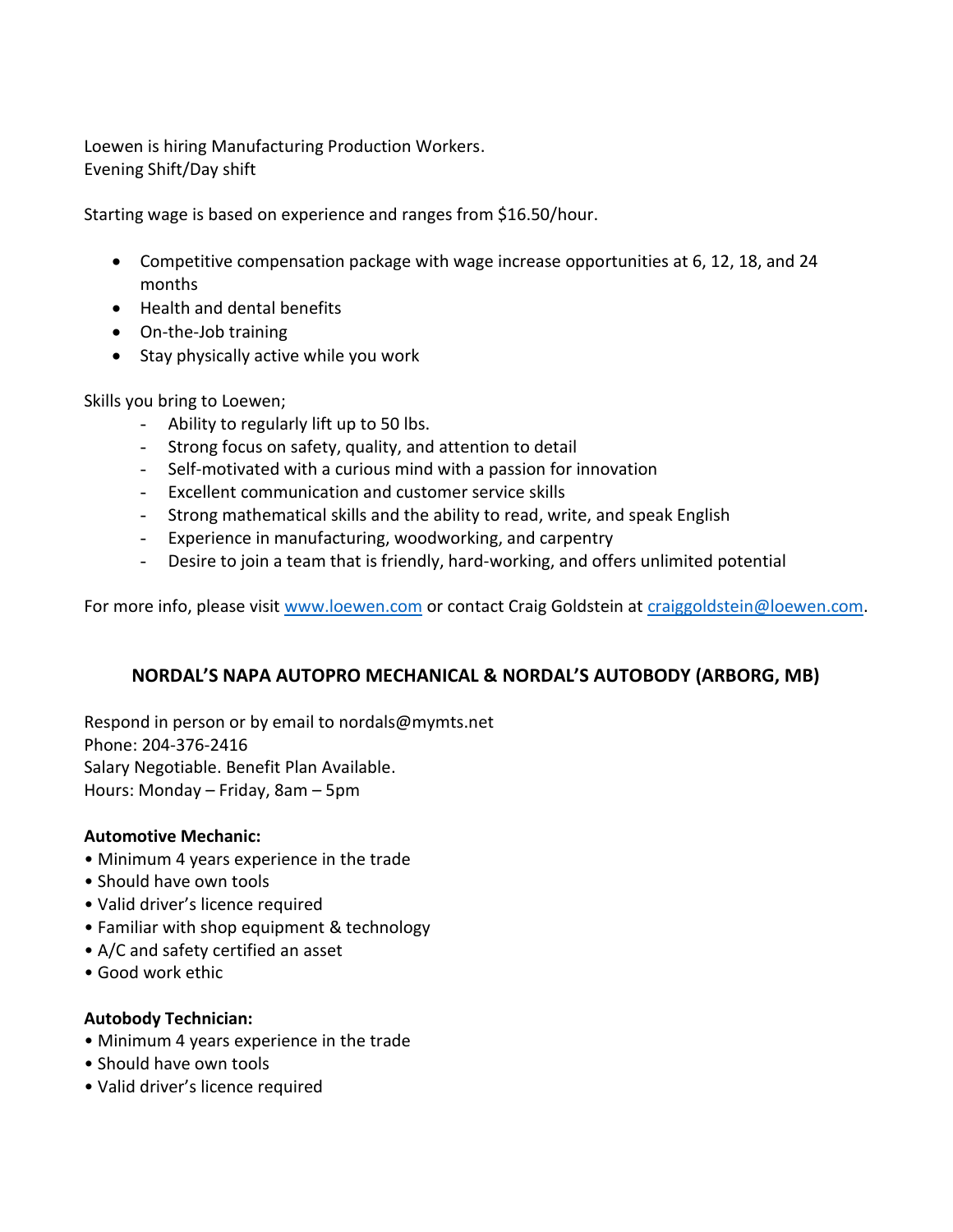- I-Car training an asset
- Welding certificate an asset
- Training provided by shop
- Body/paint technician welcome
- Good work ethic
- MPI Direct Repair facility

#### **Service Advisor:**

- Primary liaison between customers and service department
- Assist customers with vehicle repair needs
- Training provided
- Prepare work orders, estimates, order/return parts and prepare final invoices
- Knowledge of auto parts and repairs
- Strong problem-solving skills
- Excellent communication skills
- Professional personal appearance
- Valid driver's licence is required

#### **NUTRECO (OTTERBURNE, MB)**

(global leader in animal nutrition and aquafeed)

JOB TITLE: Urgent Hiring – Production Operator DIVISION: West (Manitoba) REPORTS TO: Plant Manager, Otterburne, MB

Specific responsibilities include, but are not limited to the following:

- Working with machines and computer systems to produce animal feed in a timely manner that meets or exceeds customer expectations while meeting production targets;
- Completing all paperwork required for assigned tasks;
- Following quality standards, ensuring proper documentation for Food Safety;
- Following housekeeping standards, and complying with all regulatory requirements;
- Ability to follow strict manufacturing practices and safety policies;
- Endeavors to be productive at all times;
- Other duties as required.

#### PREFERRED HIRING CRITERIA:

- Grade 12 or equivalent;
- Ability to work rotational shifts, overtime as required;
- Basic computer skills;
- Must be able to lift 20kg;
- Must possess a valid class 5 license;
- Positive work ethic and attitude, attention to detail;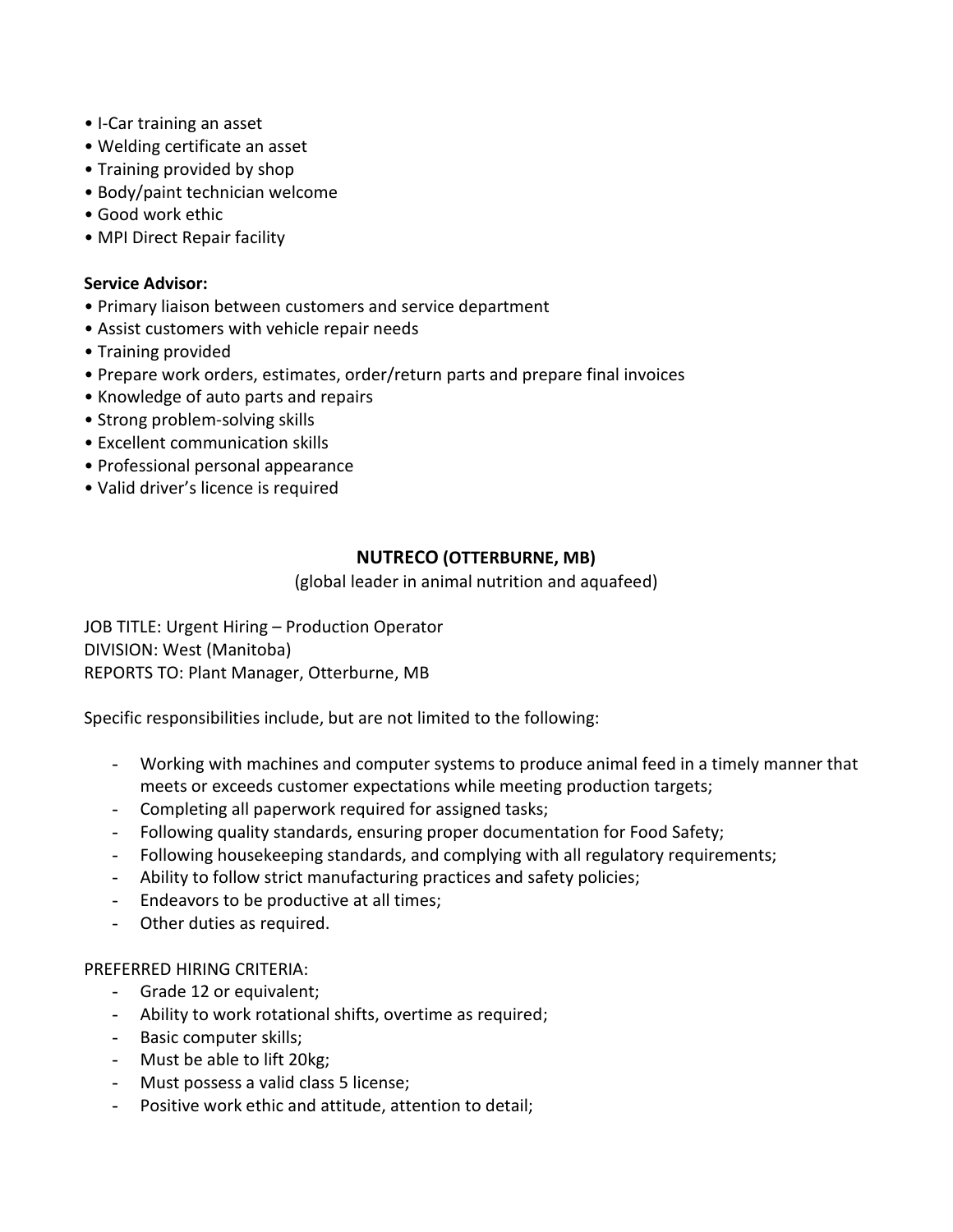- Willingness and ability to learn; strong team and interpersonal skills;
- Self-motivated able to work independently with minimal supervision;
- Able to work in a team environment;
- Feed Mill and/or Manufacturing experience would be considered an asset.

PHYSICAL REQUIREMENTS:

Ability to regularly bend and twist, and lift 50 pounds.

TERMS OF EMPLOYMENT: Full Time; Shift-work

For more info, please, contact Human Resource Assistant Tanya Hsu at 587-599-3668 or [tanya.hsu@trouwnutrition.com](mailto:tanya.hsu@trouwnutrition.com)

#### **RACKA ROOFING**

Looking for Laborers.

For more info, please contact Jared Hiebert at 204-392-4409.

#### **RIVERVIEW INDUSTRIES (KENORA) INC.**

Looking for Welders and Millwrights with mining experience, and Diesel Mechanics for industrial work/mining.

Camp work: 14 days on and 14 days off; 12-hour shifts

For more info, please contact Roger Bruneau at 1-807-547-4111.

# **SILVER LINING CARE**

Caregivers - Part time / Full time Openings Health Care Aids / Home Support workers / Training available

Responsibilities:

- Provide care and support for clients as part of a small team of caregivers
- Assist with tasks ranging from companionship to palliative care
- Flexible duties based on specific client care needs
- Daily communication with families and team

Requirements/Qualifications: